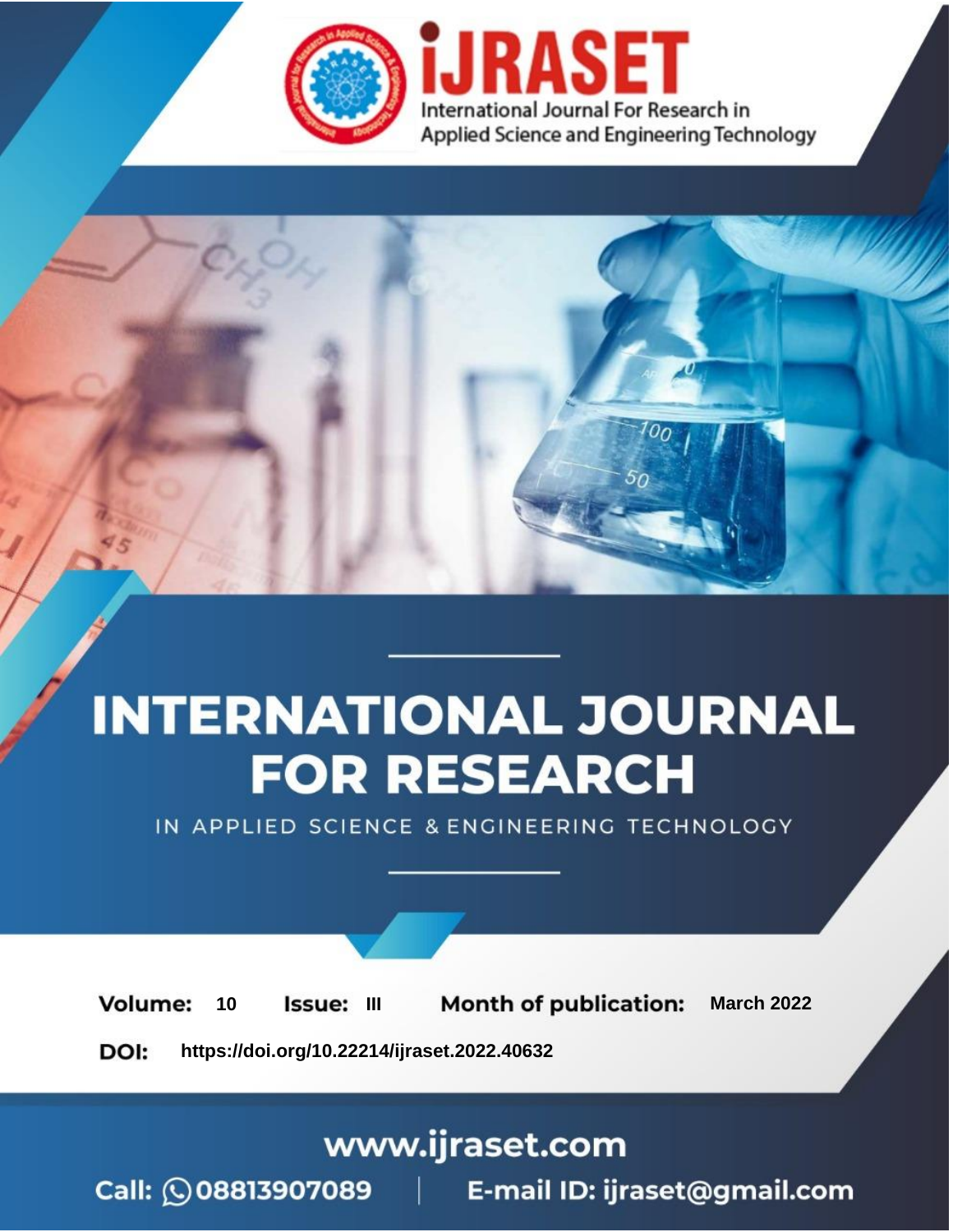

International Journal for Research in Applied Science & Engineering Technology (IJRASET**)**  *ISSN: 2321-9653; IC Value: 45.98; SJ Impact Factor: 7.538 Volume 10 Issue III Mar 2022- Available at www.ijraset.com*

# **Capture Connect**

Urvish Joshi<sup>1</sup>, Hiteshree Dave<sup>2</sup>, Uma Padaya<sup>3</sup> *1, 2, 3 Information Technology Department, Shantilal Shah Engineering College, Bhavnagar*

*Abstract: The internet has made us get everything from the market without even visiting the place. Technology has led a path for many online booking for functions, ceremonies, events, etc. To capture all these beautiful moments, we came up with a new idea, presenting professional photographers and videographers from all over the world with their all-past experience and portfolio, together at our website. On this website, you can book photographers and videographers from your cities for weddings, engagements, cultural functions, ceremonies, inaugurations, birthday parties, outdoor photography, and many more. In this project customers with their registered accounts can make bookings for functions and can also get their custom packages as per their requirements. Photographers/Videographers can get a booking request from different users and they can respond back with confirmation or issues related to their particular order.*

*Keywords: photographer, videographer, book, online, ceremony*

# **I. INTRODUCTION**

This web application is based on photography and videography. A user can place an order at any time any place for a photography package or video shutting package. A user and photographer are connected via the web application. According to the user's requirement, a photographer can fulfill the requirements. Also, a photographer has some special packages for weddings, marriage, birthday parties, etc...

The structure of web applications is divided into 3 modules. User, photographer, and admin. All panels have different behaviour. A user can place or choose the order, photographer can accept or deny the order and an admin can manage all the information of the web application.

# **II. PROBLEM IDENTIFICATION**

In the current situation when we need a photographer for any occasion or event then we have to go outside to find a photographer to record and capture memories of the function. Also, to find a good photographer we need to visit their studio and go through the past work portfolio, and if all looks good then pricing or availability could be an issue of an unsuccessful visit to the shop. It could be a nightmare in an urgent situation where no packages or work or pricing fits our requirement and we don't find any moments capturer. If we have a small occasion like a Birthday party or a small one-day event then it can be a pretty simple deal. But if we have to book for more than one day then it can be costly to provide accommodation and meals for the photographer/videographer. In such cases, if a photographer/videographer doesn't like the hospitality of their clients, they could halt the contract put the precious moments in a risk while all the guests and family members would be busy in rituals or other management of the ceremony and it can be very difficult to seek outside specially for available photographer/videographer. In such cases, we can request an urgent requirement of a photographer/videographer within a few minutes from our site and save your event's memories.

Another issue is global exposure for photographer/videographer. A reputed photographer/videographer may unable to get global recognition due to lack of network or capital to broadcast over digital platforms. A photographer/videographer located at one place who is willing to get more work and improve reach can get and increase their reach and promote their work through portfolio and maintaining profile ratings. Also, a photographer/videographer can seek jobs and contracts in times of unemployment.

# **III. METHODOLOGY**

- *A. Technology and Literature*
- *1)* Processor: Intel pentium-4
- *2)* RAM: 512MB
- *3)* Hard disc space: 10 GB

# *B. User characteristics*

There are three types of users in this system: Admin, capturer and user. The highest level of user is the administrator who reserves all the rights of administrative work in the website.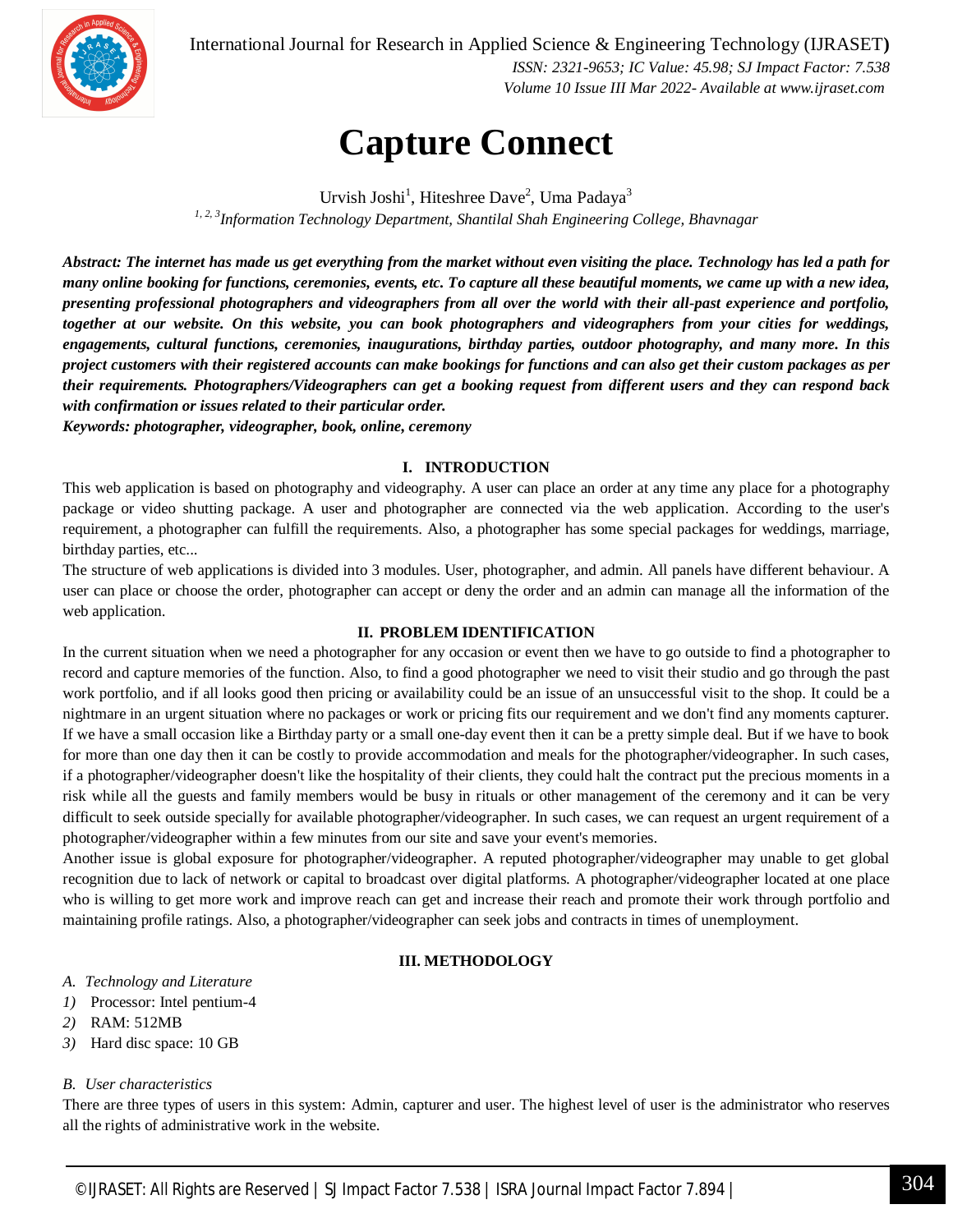

# International Journal for Research in Applied Science & Engineering Technology (IJRASET**)**

 *ISSN: 2321-9653; IC Value: 45.98; SJ Impact Factor: 7.538 Volume 10 Issue III Mar 2022- Available at www.ijraset.com*

- *1) Admin*
- *a)* Admin can manage the whole frontend UI.
- *b)* Admin can manage the all accounts of user or capturer.
- *c)* Admin can add ads. or categories.
- *d)* Admin can add capturers and users.
- *e)* Admin can block or delete any of the users or capturers.
- *f)* Admin can add various plugins.
- *2) User*
- *a)* User can view, select, or compare capturers profile.
- *b)* User can select a package.
- *c)* User can request photographer for custom package.
- *d)* User can send feedback.
- *e)* User can rate a capturer.
- *3) Capturer*
- *a)* Capturer can view and confirm the order requirement.
- *b)* Capturer can add work portfolio and medias for gallery.
- *c)* Capturer can send feedback.
- *C. Function of system*
- *1) Entity-Relationship Diagram*

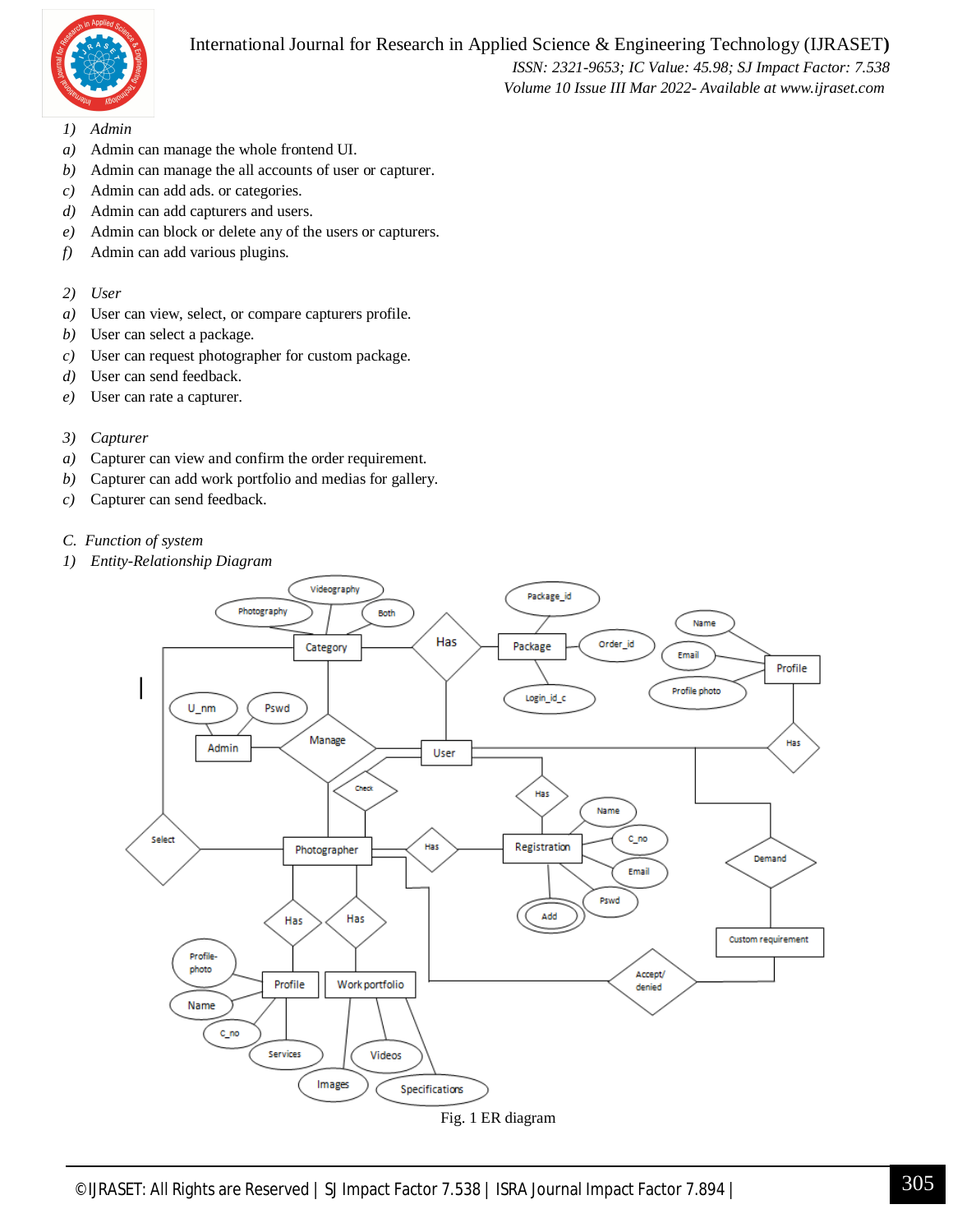

International Journal for Research in Applied Science & Engineering Technology (IJRASET**)**

 *ISSN: 2321-9653; IC Value: 45.98; SJ Impact Factor: 7.538 Volume 10 Issue III Mar 2022- Available at www.ijraset.com*

# **IV. SUMMARY**

This web application is based on photography and videography. A user can place an order at any time any place for photography package or video shutting. A user and photographer are connected via the web application. According to the user's requirement, a photographer can fulfill the requirements. Also, a photographer has some special packages for weddings, marriage, birthday parties, etc... The structure of web applications is divided into 3 parts. User, photographer, and admin. All panels have different behaviour. A user place or choose the order, photographers accept or denied order and an admin manage all the information of the whole web application.

- *A. Advantages*
- *1)* Users can save a lot of time.
- *2)* Photographers/videographers can make their better reach.
- *3)* Photographers/videographers can get many jobs and/or contracts at one market place.
- *4)* Application offers each studio's details including rewards, awards, experience, portfolio and even address with maps for better accessibility.
- *B. Limitations*
- *1)* Application needs internet access to use features.
- *2)* A slow internet could make medias load slower and decrease site performance.
- *3)* Uploading a lot of media by photographers/videographers could fill up storage quickly.
- *4)* Currently the application is available in web version only.

# **V. FUTURE SCOPES**

In the near future, we will enhance the security of the application. As anywhere on the internet information security of data becomes a big concern for the users. We are planning to add the Graphics designers and Event planners category along with the existing ones. This will help users get related plans for various ceremonies at one marketplace. Moreover, we are planning to make this a community of skilled people where they can share their portfolio works and get appreciation from the users like a social media platform that will let everyone connect with each other based on digital art.

# **VI.CONCLUSION**

The main aim to develop the application is for photographers/videographers to get better reach and make user's efforts less to get on the spot solution of the need of moment capturers from around the world. We will also create employment opportunity to the registered photographer/videographer as they will be benefitted the most from the idea.

# **REFERENCES**

- [1] The Digital Photography Book: Part 1 Scott Kelby.
- [2] Complete Digital Photography Ben Long.
- [3] Complete Guide to Digital Photography Ian Farrell.
- [4] LIFE Guide to Digital Photography Joe McNally.
- [5] Understanding Exposure (Fourth Edition) Bryan Peterson
- [6] Camera: A History of Photography from Daguerreotype to Digital Todd Gustavson
- [7] The Art of Photography: A Personal Approach to Artistic Expression Bruce Barnbaum
- [8] One Face 50 Ways: The Portrait Photography Idea Book Imogen Dyer and Mark Wilkinson
- [9] Photography: A Cultural History Mary Marien Warner